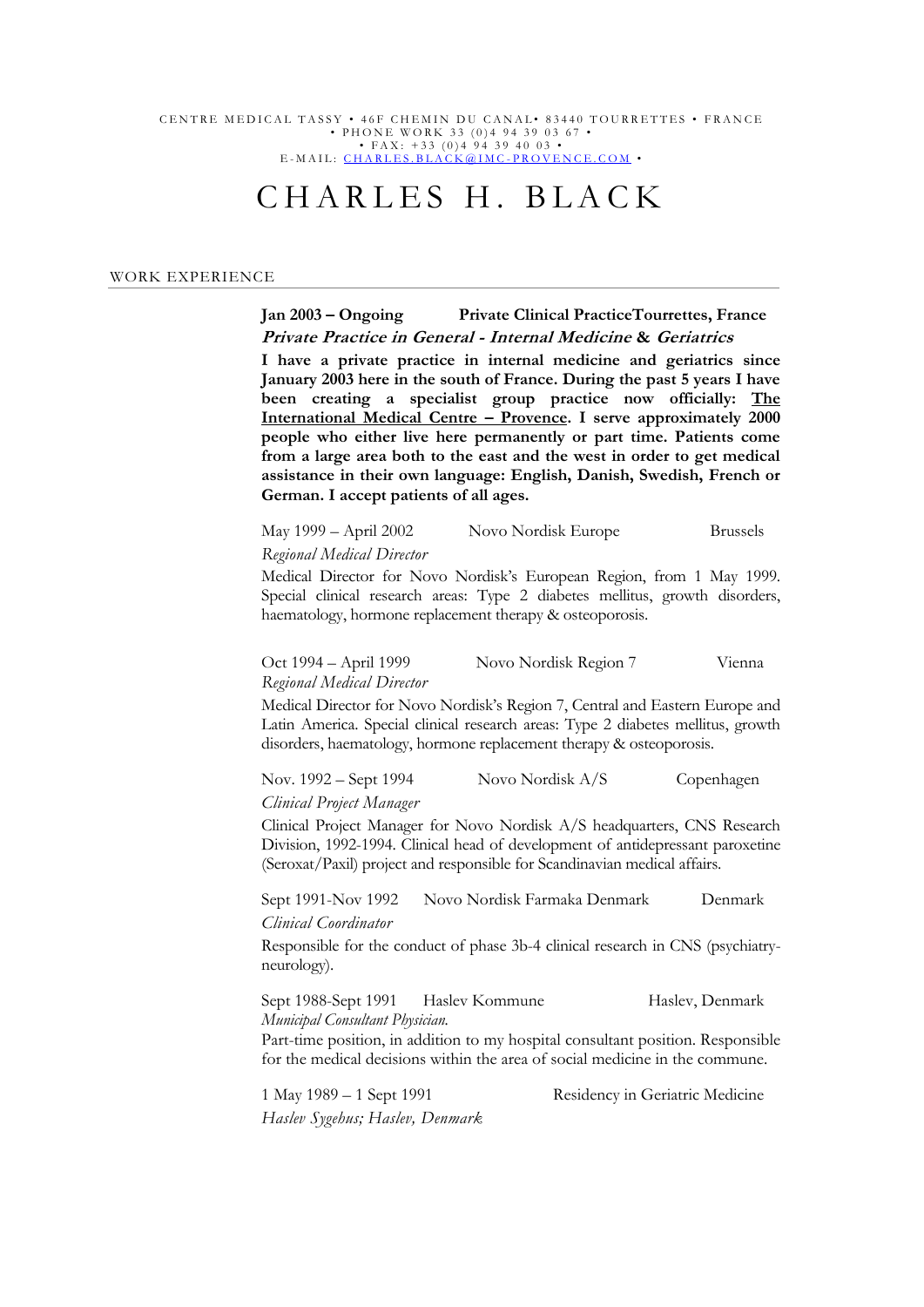| Residency in Denmark. Final hospital-based position before authorization in<br>Sweden and Denmark as specialist in geriatric medicine. |                                                                                                                               |                                                                                                               |  |
|----------------------------------------------------------------------------------------------------------------------------------------|-------------------------------------------------------------------------------------------------------------------------------|---------------------------------------------------------------------------------------------------------------|--|
|                                                                                                                                        | 1 August 1987 - 31 July 1989<br>Ringsted Sygehus; Ringsted, Denmark<br>Sweden and Denmark as specialist in internal medicine. | Residency in Internal Medicine<br>Residency in Denmark. Final hospital-based position before authorization in |  |
|                                                                                                                                        | 1 August 1985 – 31 July 1987<br>Nykobing Sjaelland Sygehus<br>Non-residency position in medicine (and some surgery).          | Clinical Medicine                                                                                             |  |
|                                                                                                                                        | 17 March 1980 - 30 Sept 1985<br>Residency in General Medicine<br>Eksjo-Nassjo Lasarett; Eksjo, Sweden                         |                                                                                                               |  |
| Internship and residency in Sweden with partial residency in int. medicine.                                                            |                                                                                                                               |                                                                                                               |  |
|                                                                                                                                        | 1 January 1973 – 1 February 1980<br>Denmark                                                                                   | Medical School                                                                                                |  |
|                                                                                                                                        | MD degree, University of Copenhagen, Denmark                                                                                  |                                                                                                               |  |
| $1972 - 1973$<br>Research Assistant                                                                                                    | Medical Research                                                                                                              | Copenhagen                                                                                                    |  |
|                                                                                                                                        | University Hospital, Copenhagen with Prof. Poul Astrup.                                                                       |                                                                                                               |  |
| $1970 - 1972$<br>Research Assistant                                                                                                    | Medical Research<br>Harvard University, with Dr. Sydney Ingbar.                                                               | Boston                                                                                                        |  |
| $1966 - 1970$                                                                                                                          | Princeton University                                                                                                          | NJ, USA                                                                                                       |  |
| June 2001                                                                                                                              | Masters of Business Administration<br>IMADEC Univ and California State Univ (Hayward)                                         | Vienna                                                                                                        |  |
| 1001                                                                                                                                   | Concoaliotin Cointumca                                                                                                        |                                                                                                               |  |

| June $2001$ | Masters of Business Administration<br>IMADEC Univ and California State Univ (Hayward) | Vienna        |
|-------------|---------------------------------------------------------------------------------------|---------------|
|             |                                                                                       |               |
| 1991        | Specialist in Geriatrics                                                              |               |
| 1989        | Specialist in Internal Medicine                                                       |               |
| 1985        | Specialist in General Medicine                                                        |               |
| 1973-1980   | MD degree, Univ. of Copenhagen                                                        | Copenhagen    |
| 1966 - 1970 | Pre-med/biology, Princeton Univ.                                                      | Princeton, NJ |

## PUBLICATIONS & POSTERS

EDUCATION

Plasma Antipyrine Half-Life and Hepatic Microsomal Antipyrine Hydroxylase Activity in Rabbits. Statland, Astrup, Black and Oxholm, Pharmacology 348, 1973.

Rapporten om Basdata Undersøkning i Øppenvård-Sævsjø Vårdcentral, 1983- 1984., Black, Detterfelt, Landtorp and Pedersen. (Public Services Publication). (An epidemiological report on general practice in the town of Sävsjö, Sweden).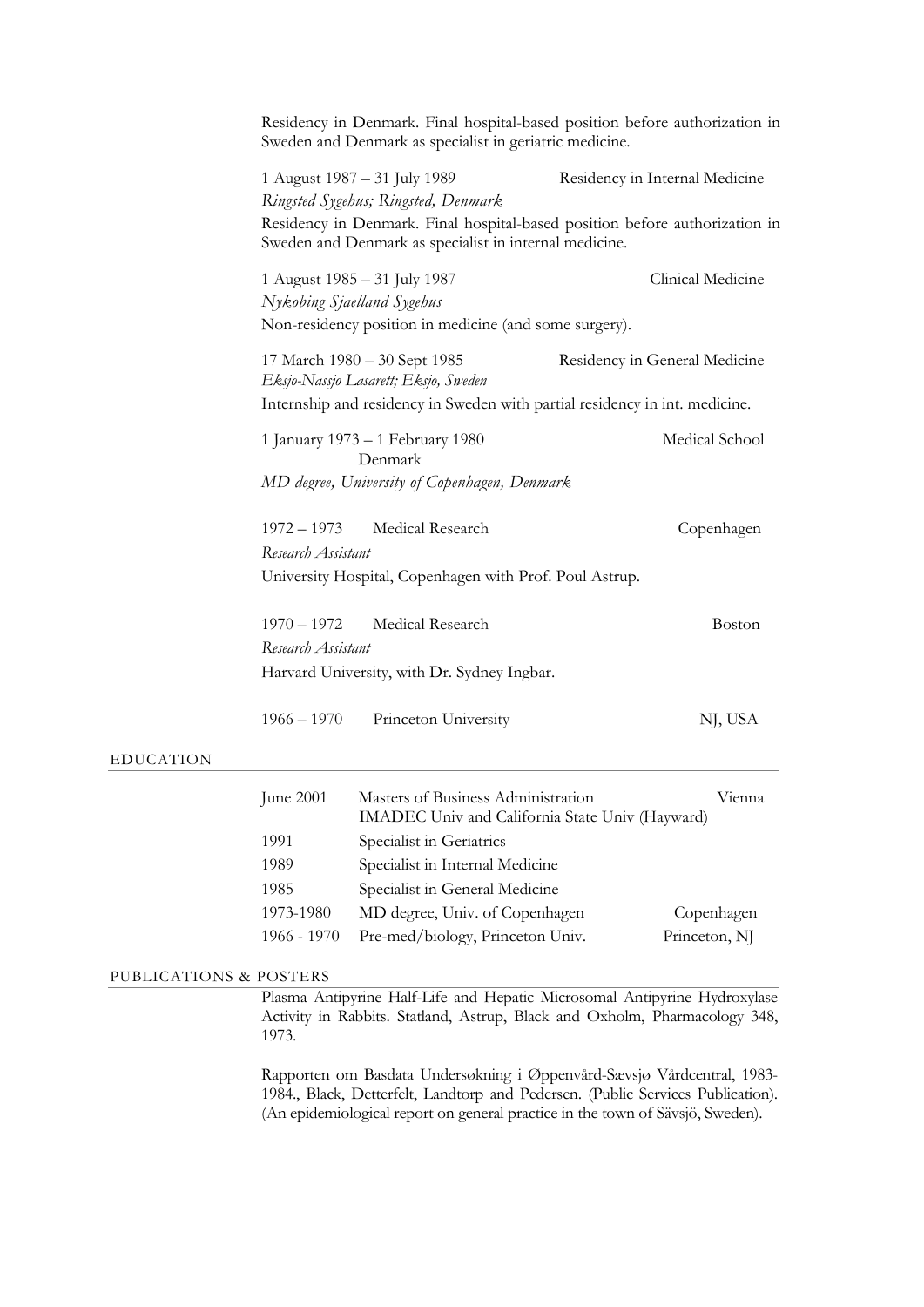Sævsjøundersøkningen: En Kontinuerlig Basdataundersøkning i Øppenvård, C. Black, Allmæn Medicin, 5. 1985. (The Sävsjö Study: A Study of Continuous Data Collection in General Practice).

Christiansen PE, Behnke K, Black CH, Öhrström JK, Bork-Rasmussen H, Nilsson J. Paroxetine and amitriptyline in the treatment of depression in general practice. (Poster: Scandinavian Society for Psychopharmacology, SSP, April 1994).

Black C, Auerbach H, Mogensen F. Danish Translation of Geriatric Depression Scale. Clinical Gerontologist 1994; 14:4: 60-61.

Lauritzen L, Odgaard K, Clemmesen L, Lunde M, Ohrstrom J, Black CH, Bech P. Relapse prevention in ECT treated patients with major depression. A comparison between Paroxetine, Imipramine and placebo in medium-term continuation therapy. (Poster: AEP, Copenhagen, Sept 1994).

Black C, Auerbach H, Mogensen F. A Danish Version of The Geriatric Depression Scale. Clinical Gerontologist, Vol. 16(2) 1995.

Thunedborg, K, Black, CH, Bech, P. Beyond the Hamilton Depression Scores in Long-term treatment of Manic-Melancholic patients: Prediction of Recurrence of Depression by Quality of Life Measurements. Psychother Psychosom 1995; 64 131-140.

Lauritzen L, Odgaard K, Clemmesen L, Lunde M, Öhrström J, Black C, Bech P. Relapse prevention by means of paroxetine in ECT-treated patients with major depression: a comparison with imipramine and placebo in medium-term continuation therapy. Acta Psychiatr Scand 1996: 94:241-251

Christiansen PE, Behnke K, Black CH, Öhrström JK, Bork-Rasmussen H, Nilsson J, Paroxetine and amitriptyline in the treatment of depression in general practice. Acta Psychiatr Scand 1996.

Lauritzen L, Odgaard K, Clemmesen L, Lunde M, Öhrström J, Black C, Bech P. The impact of treatment resistance on depressive relapse following electroconvulsive therapy. Letter to the editor. Acta Psychiatr Scand 1997: 96; 405-406.

Oehrberg S, et al, Paroxetine in the Treatment of Panic Disorder, A Randomised, Double-Blind, Placebo-Controlled Study., Brit J Psychiatr, (1995), 167, 374-379. (acknowledgement)

## LANGUAGES

English & Danish: completely fluent written and spoken Swedish & French: competent to fluent in spoken and written language German: basic level spoken & read

## BIRTH & CITIZENSHIP